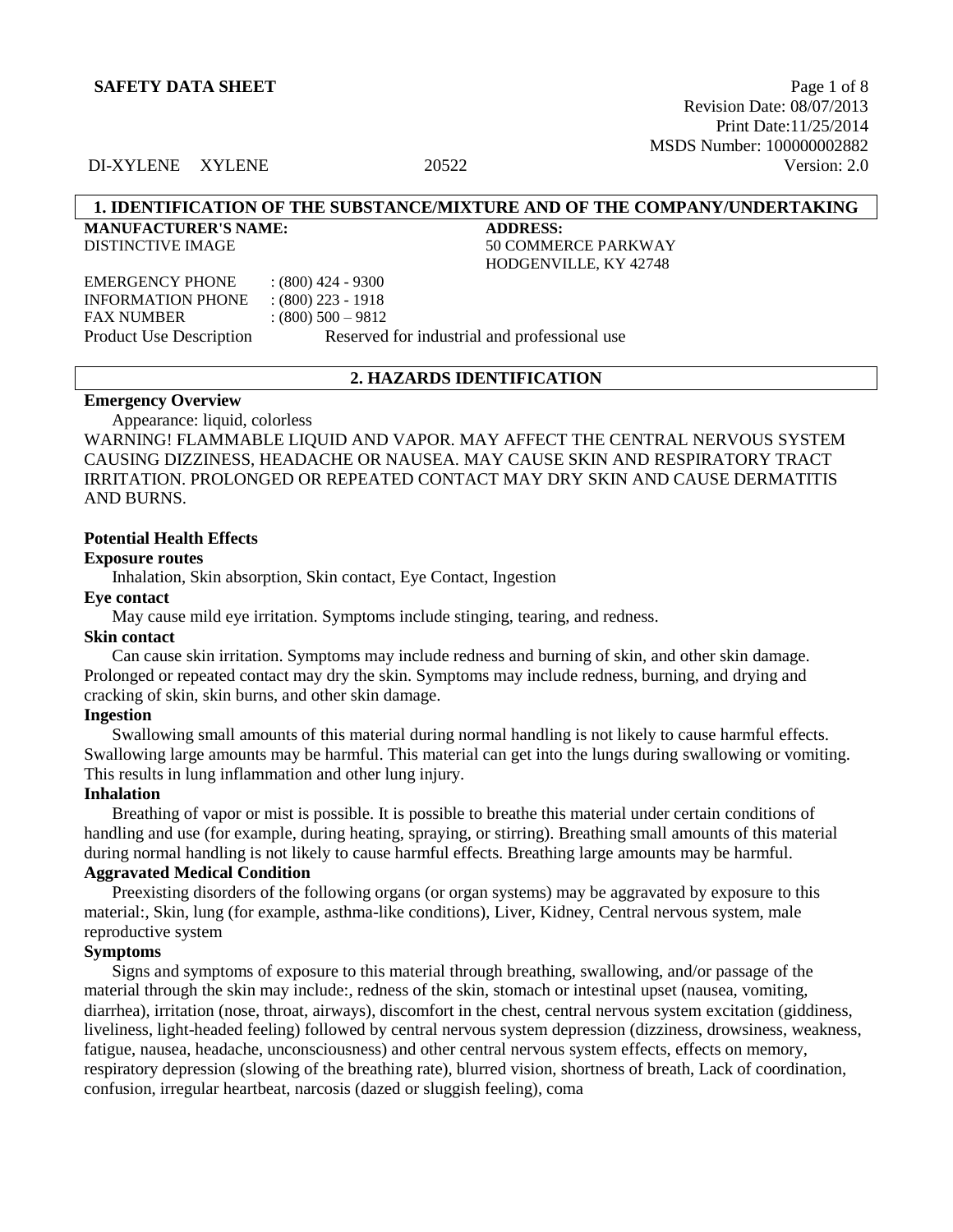# **Target Organs**

Overexposure to this material (or its components) has been suggested as a cause of the following effects in laboratory animals:, testis damage, kidney damage, liver damage, effects on hearing, Overexposure to this material (or its components) has been suggested as a cause of the following effects in humans:, central nervous system effects

## **Carcinogenicity**

Ethylbenzene has been shown to cause cancer in laboratory animals. The relevance of this finding to humans is uncertain. The International Agency for Research on Cancer (IARC) has classified ethylbenzene as a possible human carcinogen.

### **Reproductive hazard**

This material (or a component) has been shown to cause harm to the fetus in laboratory animal studies. Harm to the fetus occurs only at exposure levels that harm the pregnant animal. The relevance of these findings to humans is uncertain.

| 3. COMPOSITION/INFORMATION ON INGREDIENTS                                         |           |              |  |  |  |
|-----------------------------------------------------------------------------------|-----------|--------------|--|--|--|
| <b>Hazardous Components</b><br>CAS-No. / trade secret no.<br><b>Concentration</b> |           |              |  |  |  |
| Mixed Xylenes                                                                     | 1330-20-7 | $60 - 100\%$ |  |  |  |
| Ethylbenzene                                                                      | 100-41-4  | $10 - 35\%$  |  |  |  |
|                                                                                   |           |              |  |  |  |

| <b>4. FIRST AID MEASURES</b> |  |
|------------------------------|--|
|                              |  |

#### **Eyes**

If symptoms develop, move individual away from exposure and into fresh air. Flush eyes gently with water while holding eyelids apart. If symptoms persist or there is any visual difficulty, seek medical attention. **Skin**

Remove contaminated clothing. Flush exposed area with large amounts of water. If skin is damaged, seek immediate medical attention. If skin is not damaged and symptoms persist, seek medical attention. Launder clothing before reuse.

### **Ingestion**

Seek medical attention. If individual is drowsy or unconscious, do not give anything by mouth; place individual on the left side with the head down. Contact a physician, medical facility, or poison control center for advice about whether to induce vomiting. If possible, do not leave individual unattended.

# **Inhalation**

If symptoms develop, move individual away from exposure and into fresh air. If symptoms persist, seek medical attention. If breathing is difficult, administer oxygen. Keep person warm and quiet; seek immediate medical attention.

# **Notes to physician**

**Hazards:** Inhalation of high concentrations of this material, as could occur in enclosed spaces or during deliberate abuse, may be associated with cardiac arrhythmias. Sympathomimetic drugs may initiate cardiac arrhythmias in persons exposed to this material.

**Treatment:** No information available.

# **5. FIREFIGHTING MEASURES**

## **Suitable extinguishing media**

Dry chemical, Carbon dioxide (CO2), Water spray

### **Hazardous combustion products**

May form:, acrid smoke and fumes, carbon dioxide and carbon monoxide, Hydrocarbons, toxic fumes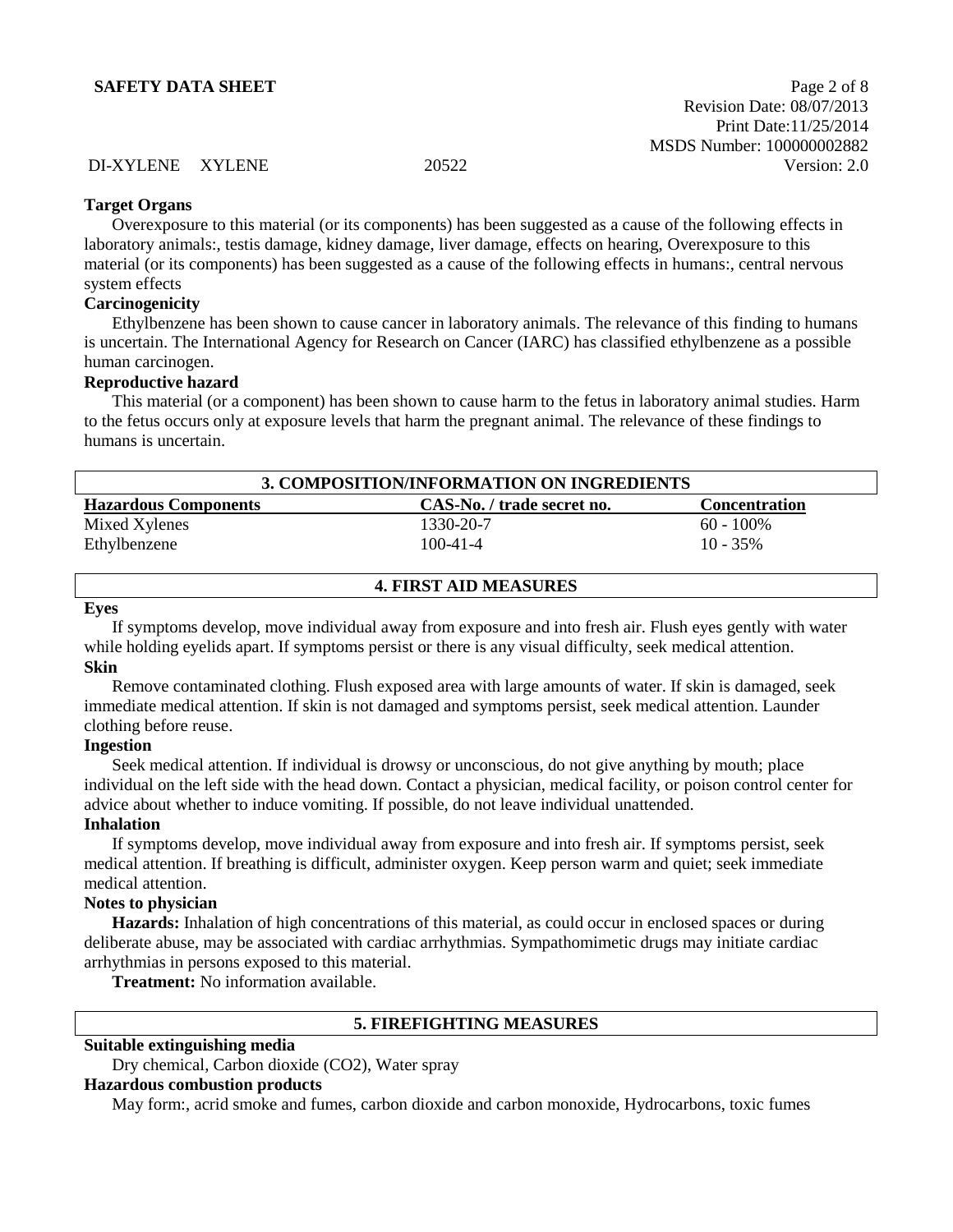**SAFETY DATA SHEET** Page 3 of 8 Revision Date: 08/07/2013 Print Date:11/25/2014 MSDS Number: 100000002882 DI-XYLENE XYLENE 20522 Version: 2.0

#### **Precautions for fire-fighting**

Material is volatile and readily gives off vapors which may travel along the ground or be moved by ventilation and ignited by pilot lights, flames, sparks, heaters, smoking, electric motors, static discharge or other ignition sources at locations near the material handling point. Never use welding or cutting torch on or near drum (even empty) because product (even just residue) can ignite explosively. Wear full firefighting turn-out gear (full Bunker gear), and respiratory protection (SCBA). Water may be ineffective for extinguishment unless used under favorable conditions by experienced fire fighters. Use water spray to cool fire exposed containers and structures until fire is out if it can be done with minimal risk. Avoid spreading burning material with water used for cooling purposes.

#### **NFPA Flammable and Combustible Liquids Classification**

Flammable Liquid Class IB

#### **6. ACCIDENTAL RELEASE MEASURES**

### **Personal precautions**

For personal protection see section 8. Persons not wearing protective equipment should be excluded from area of spill until clean-up has been completed. Ensure adequate ventilation. Eliminate all ignition sources (flares, flames including pilot lights, electrical sparks). Pay attention to the spreading of gases especially at ground level (heavier than air) and to the direction of the wind.

## **Environmental precautions**

Prevent spreading over a wide area (e.g. by containment or oil barriers). Do not let product enter drains. Do not flush into surface water or sanitary sewer system. Local authorities should be advised if significant spillages cannot be contained.

#### **Methods for cleaning up**

Contain spillage, and then collect with non-combustible absorbent material, (e.g. sand, earth, diatomaceous earth, vermiculite) and place in container for disposal according to local / national regulations (see section 13).

# **Other information**

Comply with all applicable federal, state, and local regulations. Suppress (knock down) gases/vapors/mists with a water spray jet.

#### **7. HANDLING AND STORAGE**

#### **Handling**

Containers of this material may be hazardous when emptied. Since emptied containers retain product residues (vapor, liquid, and/or solid), all hazard precautions given in the data sheet must be observed. Static ignition hazard can result from handling and use. Electrically bond and ground all containers, personnel and equipment before transfer or use of material. Special precautions may be necessary to dissipate static electricity for non-conductive containers. Use proper bonding and grounding during product transfer as described in National Fire Protection Association document NFPA 77.

#### **Storage**

Store in a cool, dry, ventilated area, away from incompatible substances.

|                            |                               | <u>0. EAFUSUNE CUNTNULS/FENSUNAL FNUTEC</u> |
|----------------------------|-------------------------------|---------------------------------------------|
| <b>Exposure Guidelines</b> |                               |                                             |
| <b>Mixed Xylenes</b>       | 1330-20-7                     |                                             |
| ACGIH                      | 8-hour, time-weighted average | $100$ ppm                                   |
| <b>ACGIH</b>               | Short-term exposure limit     | $150$ ppm                                   |
| <b>OSHA</b>                | 8-hour time weighted average  | $100$ ppm                                   |

# **8. EXPOSURE CONTROLS/PERSONAL PROTECTION**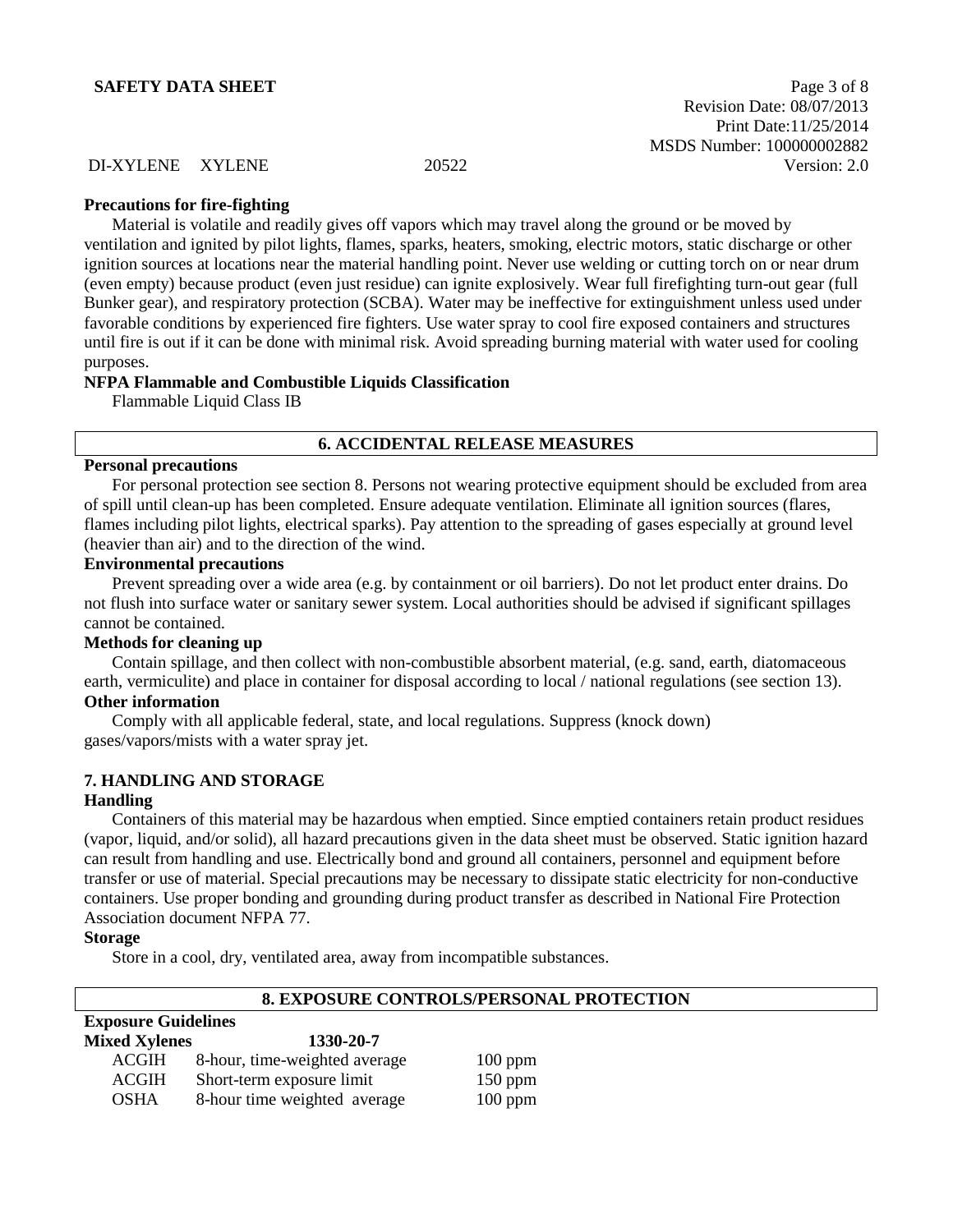| <b>OSHA</b><br><b>Ethylbenzene</b> | 8-hour time weighted average<br>100-41-4 | $435 \text{ mg/m}$                                                                 |
|------------------------------------|------------------------------------------|------------------------------------------------------------------------------------|
| ACGIH                              | 8-hour, time-weighted average            | $100$ ppm                                                                          |
| <b>ACGIH</b>                       | Short-term exposure limit                | $125$ ppm                                                                          |
| <b>NIOSH</b>                       | Time-weighted average                    | 100 ppm concentration for up to a 10-hour work day<br>during a 40-hour work week   |
| <b>NIOSH</b>                       | Time-weighted average                    | 435 mg/m3 concentration for up to a 10-hour work day<br>during a 40-hour work week |
| <b>NIOSH</b>                       | STEL - 15-minute TWA                     | 125 ppm exposure that should not be exceeded at any<br>time during a work day      |
| <b>NIOSH</b>                       | STEL - 15-minute TWA                     | 545 mg/m3 exposure that should not be exceeded at any<br>time during a work day    |
| <b>OSHA</b>                        | 8-hour time weighted average             | $100$ ppm                                                                          |
| <b>OSHA</b>                        | 8-hour time weighted average             | $435 \text{ mg/m}$                                                                 |
| <b>OSHA</b>                        | 8-hour time weighted average             | $100$ ppm                                                                          |
| <b>OSHA</b>                        | 8-hour time weighted average             | $435 \text{ mg/m}$                                                                 |
| <b>OSHA</b>                        | Short-term exposure limit                | $125$ ppm                                                                          |
| <b>OSHA</b>                        | Short-term exposure limit                | $545$ mg/m $3$                                                                     |

#### **General advice**

These recommendations provide general guidance for handling this product. Personal protective equipment should be selected for individual applications and should consider factors which affect exposure potential, such as handling practices, chemical concentrations and ventilation. It is ultimately the responsibility of the employer to follow regulatory guidelines established by local authorities.

### **Exposure controls**

Provide sufficient mechanical (general and/or local exhaust) ventilation to maintain exposure below exposure guidelines (if applicable) or below levels that cause known, suspected or apparent adverse effects.

# **Eye protection**

Not required under normal conditions of use. Wear splash-proof safety goggles if material could be misted or splashed into eyes.

### **Skin and body protection**

Wear normal work clothing including long pants, long-sleeved shirts and foot covering to prevent direct contact of the product with the skin. Launder clothing before reuse. If skin irritation develops, contact your facility health and safety professional or your local safety equipment supplier to determine the proper personal protective equipment for your use. Wear resistant gloves (consult your safety equipment supplier). Discard gloves that show tears, pinholes, or signs of wear.

# **Respiratory protection**

A NIOSH-approved air-purifying respirator with an appropriate cartridge and/or filter may be permissible under certain circumstances where airborne concentrations are expected to exceed exposure limits (if applicable) or if overexposure has otherwise been determined. Protection provided by air purifying respirators is limited. Use a positive pressure, air-supplied respirator if there is any potential for uncontrolled release, exposure levels are not known or any other circumstances where an air purifying respirator may not provide adequate protection.

| 9. PHYSICAL AND CHEMICAL PROPERTIES |                   |  |
|-------------------------------------|-------------------|--|
| <b>Physical state</b>               | liquid            |  |
| Form                                | liquid            |  |
| <b>Color</b>                        | colorless / clear |  |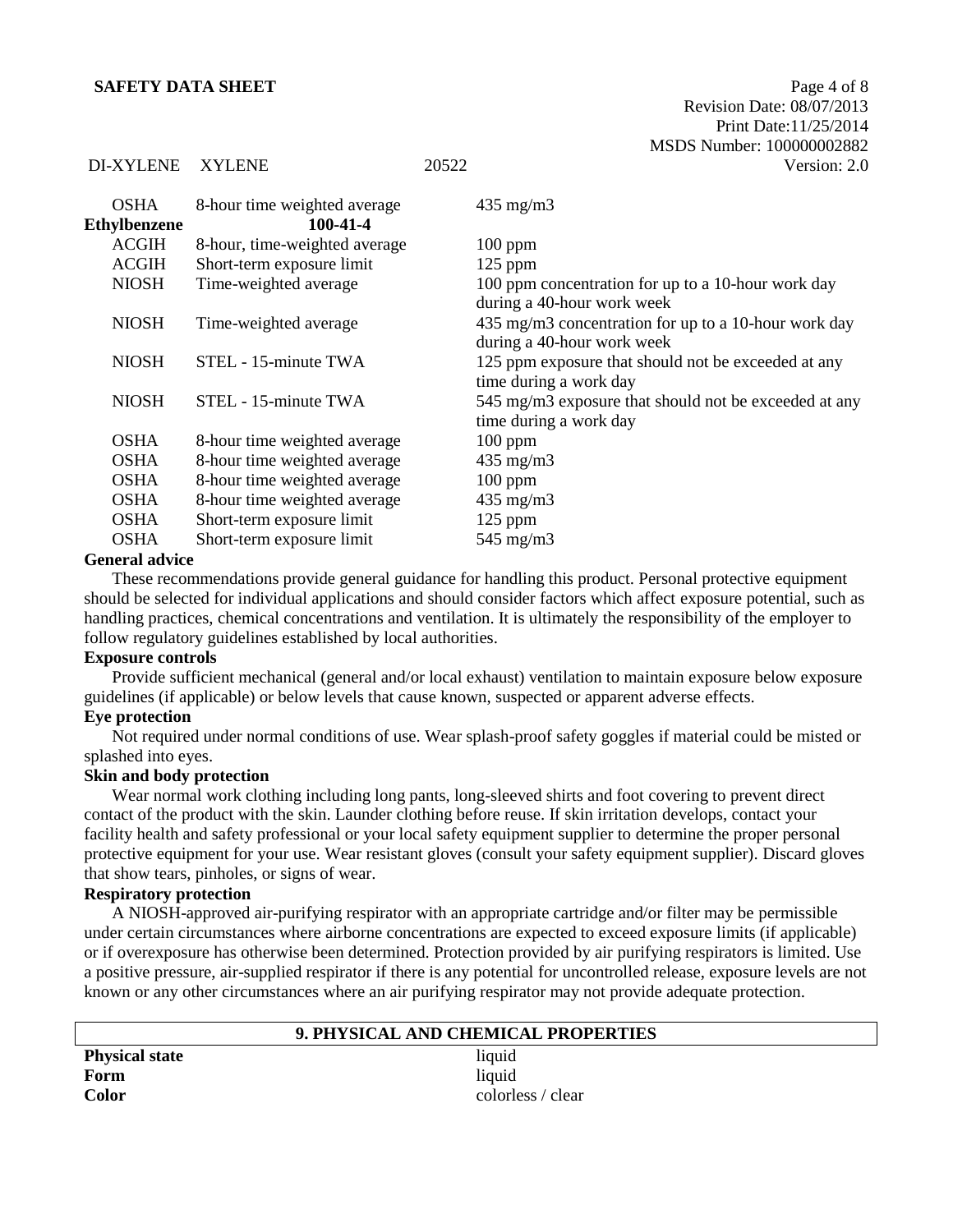# **SAFETY DATA SHEET** Page 5 of 8

 Revision Date: 08/07/2013 Print Date:11/25/2014 MSDS Number: 100000002882 DI-XYLENE XYLENE 20522 Version: 2.0

| Odor                                        | aromatic                                                  |
|---------------------------------------------|-----------------------------------------------------------|
| <b>Boiling point/boiling range</b>          | 281.93 °F / 138.85 °C                                     |
| <b>Melting point/range</b>                  | Melting point/range -15.07 °F / -26.15 °C                 |
| pH                                          |                                                           |
| <b>Flash point</b>                          | 70 - 81 °F / 21 - 27 °C                                   |
| <b>Evaporation rate</b>                     | $0.76$ n-butyl acetate=1                                  |
| Lower explosion limit/Upper explosion limit | $1.0\%$ (V) / 7.1 %(V)                                    |
| Vapor pressure                              | (Estimated)7.000 - 9.000 mmHg @ 68 °F / 20 °C             |
| <b>Relative vapor density</b>               | 3.7                                                       |
| <b>Density</b>                              | 0.86 g/cm3 @ 68 $\degree$ F / 20 $\degree$ C              |
| <b>Water solubility</b>                     | negligible                                                |
| log Pow                                     | 3.16                                                      |
| <b>Auto-ignition temperature</b>            | 810 - 986 °F / 432 - 530 °C                               |
| <b>Viscosity, kinematic</b>                 | $\langle 0.9 \text{ mm2/s} \otimes 20 \text{ °C} \rangle$ |
|                                             |                                                           |

# **10. STABILITY AND REACTIVITY**

# **Stability**

Stable.

# **Conditions to avoid**

Heat, flames and sparks., excessive heat

# **Incompatible products**

Avoid contact with:, Strong oxidizing agents, Strong acids, Reducing agents Strong oxidizing agents **Hazardous decomposition products**

# May form:, carbon dioxide and carbon monoxide, Hydrocarbons, acrid smoke and fumes, toxic fumes **Hazardous reactions**

Product will not undergo hazardous polymerization.

# **11. TOXICOLOGICAL INFORMATION**

| <b>Acute oral toxicity</b>                      |                                                    |
|-------------------------------------------------|----------------------------------------------------|
| Acute oral toxicity – Product                   | : no data available                                |
| Acute oral toxicity - Components                |                                                    |
| Mixed Xylenes                                   | : LD50: 4,300 mg/kg Target Organs: Kidney, Bladder |
| Ethylbenzene                                    | : LD50: 3,500 mg/kg Species: rat                   |
| <b>Acute inhalation toxicity</b>                |                                                    |
| Acute inhalation toxicity – Product             | : no data available                                |
| Acute inhalation toxicity - Components          |                                                    |
| Mixed Xylenes                                   | : LC50: 1,700 mg/l Exposure time: 4 h              |
| Ethylbenzene                                    | : Remarks: no data available                       |
| <b>Acute dermal toxicity</b>                    |                                                    |
| Acute dermal toxicity --Product                 | : no data available                                |
| Acute dermal toxicity - Components              |                                                    |
| Ethylbenzene                                    | : LD50: 15,433 mg/kg Species: rabbit               |
| Acute toxicity (other routes of administration) |                                                    |
| Acute toxicity (other routes of administration) | : no data available                                |
|                                                 |                                                    |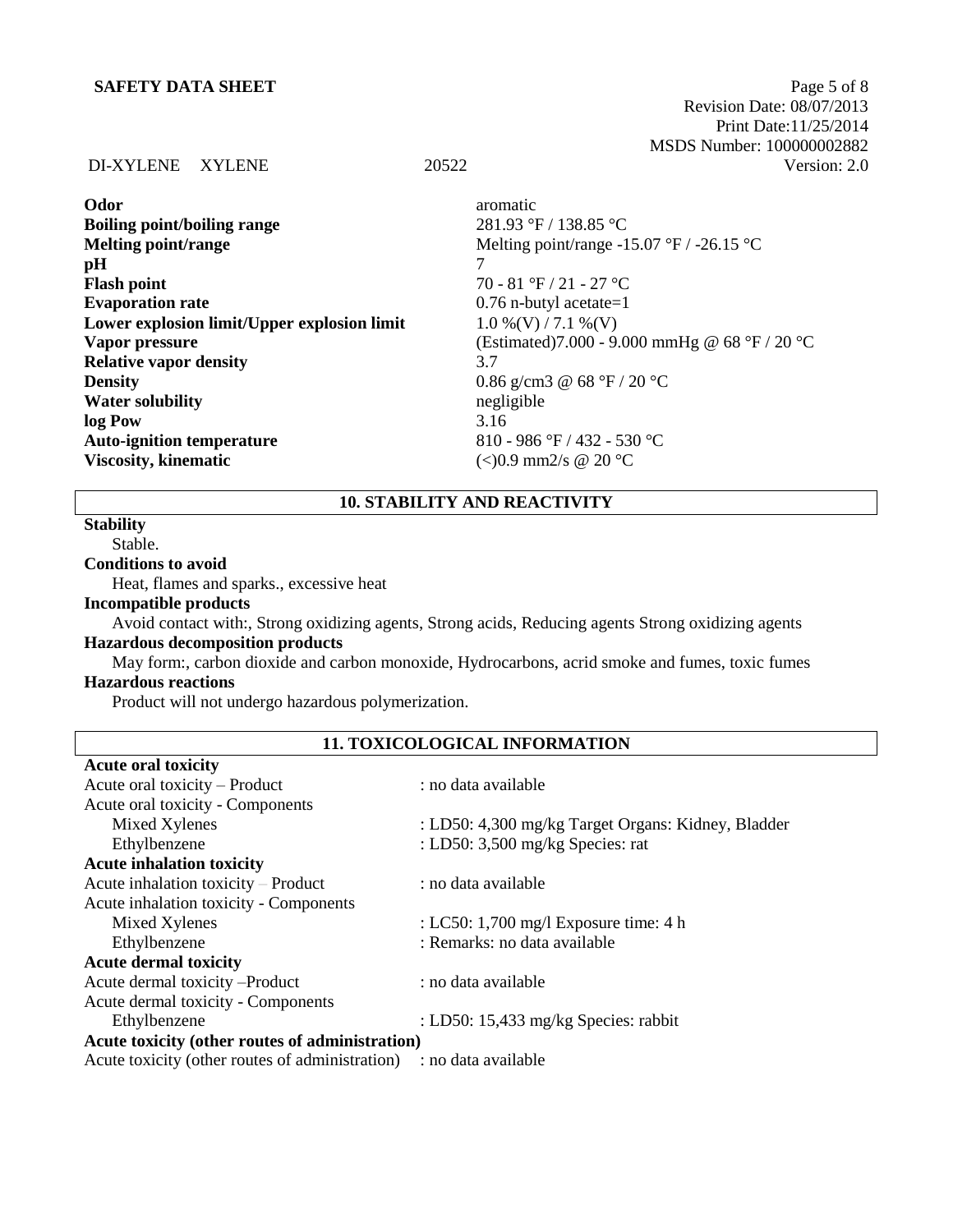Revision Date: 08/07/2013 Print Date:11/25/2014 MSDS Number: 100000002882 DI-XYLENE XYLENE 20522 Version: 2.0

# **12. ECOLOGICAL INFORMATION**

| <b>Biodegradability</b>                                          |                                                  |
|------------------------------------------------------------------|--------------------------------------------------|
| Biodegradability - Product                                       | : no data available                              |
| Biodegradability - Components                                    |                                                  |
| Mixed Xylenes                                                    | $: 72 \%$                                        |
| Ethylbenzene                                                     | : Result: Readily biodegradable.                 |
| <b>Bioaccumulation</b>                                           |                                                  |
| Bioaccumulation - Product                                        | : no data available                              |
| <b>Ecotoxicity effects</b>                                       |                                                  |
| <b>Toxicity to fish</b>                                          |                                                  |
| Toxicity to fish - Product                                       | : no data available                              |
| Toxicity to fish - Components                                    |                                                  |
| Mixed Xylenes:                                                   | Remarks: no data available                       |
| Ethylbenzene                                                     | : LC50: $88 \text{ mg/l}$<br>Exposure time: 96 h |
| Toxicity to daphnia and other aquatic invertebrates              |                                                  |
| Toxicity to daphnia and other aquatic invertebrates              |                                                  |
| - Product                                                        | : no data available                              |
| Toxicity to daphnia and other aquatic invertebrates - Components |                                                  |
| Mixed Xylenes                                                    | : EC50: 75.49 mg/l<br>Exposure time: 24 h        |
|                                                                  | Species: Daphnia magna (Water flea)              |
| Ethylbenzene                                                     | : EC50: 2.9 mg/l<br>Exposure time: 48 h          |
|                                                                  | Species: Daphnia magna (Water flea)              |
| <b>Toxicity to algae</b>                                         |                                                  |
| Toxicity to algae – Product                                      | : no data available                              |
| Toxicity to algae - Components                                   |                                                  |
| Mixed Xylenes                                                    | : EC50: 4.36 mg/l<br>Exposure time: 73 h         |
|                                                                  | Species: Selenastrum capricornutum (green algae) |
|                                                                  | Analytical monitoring: yes                       |
|                                                                  | Test Type: Growth inhibition                     |
| Ethylbenzene                                                     | : EC50: 3.6 mg/l<br>Exposure time: 96 h          |
|                                                                  | Species: Selenastrum capricornutum (green algae) |
|                                                                  | Analytical monitoring: yes                       |
|                                                                  | Method: Static                                   |
| <b>Toxicity to bacteria</b>                                      |                                                  |
| Toxicity to bacteria - Product                                   | : no data available                              |
| Toxicity to bacteria - Components                                |                                                  |
| Ethylbenzene:                                                    | Remarks: no data available                       |
|                                                                  |                                                  |

# **13. DISPOSAL CONSIDERATIONS**

# **Waste disposal methods**

Dispose of in accordance with all applicable local, state and federal regulations.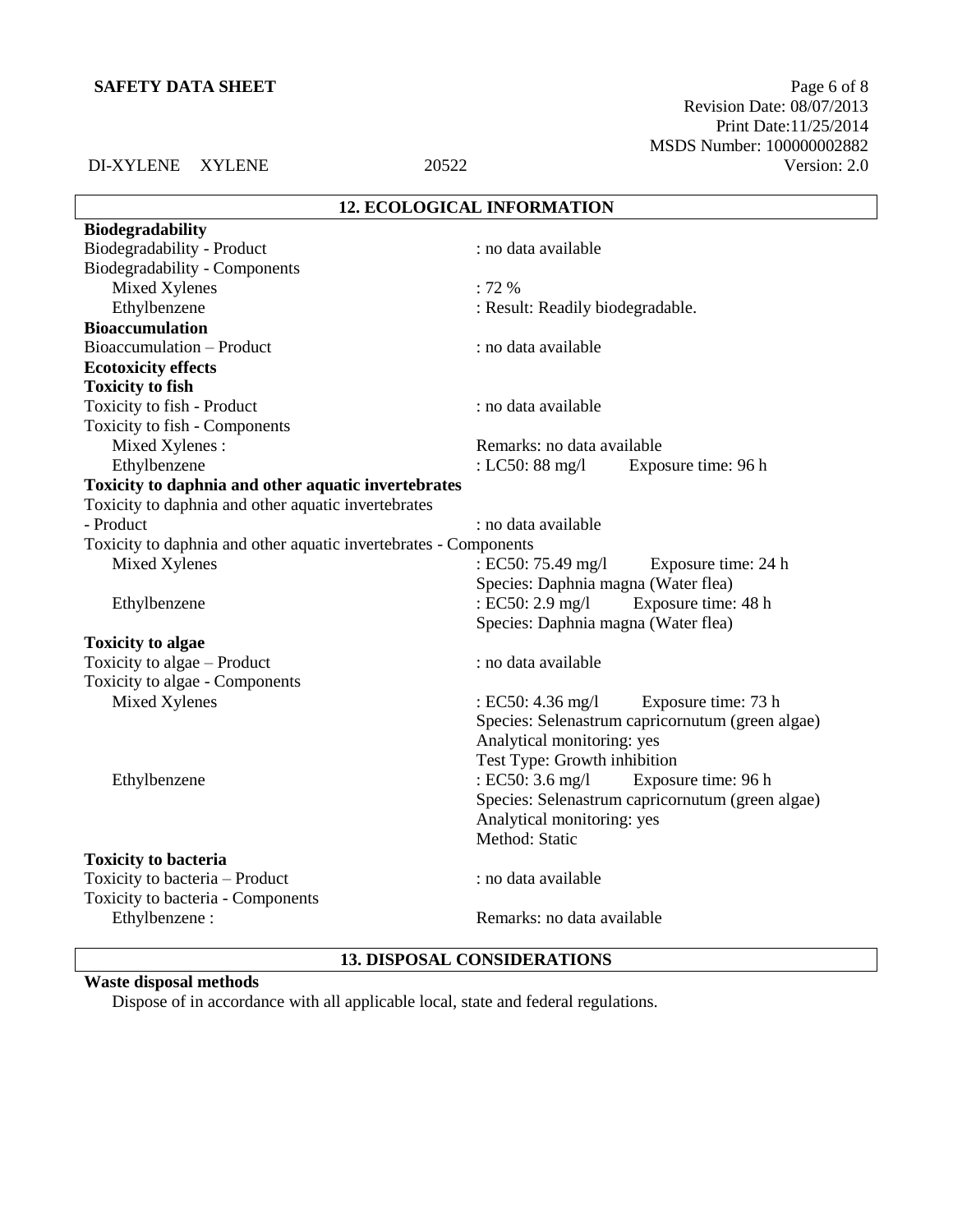**SAFETY DATA SHEET** Page 7 of 8 Revision Date: 08/07/2013 Print Date:11/25/2014 MSDS Number: 100000002882 DI-XYLENE XYLENE 20522 Version: 2.0

# **14. TRANSPORT INFORMATION**

| <b>REGULATION</b>                                                           |                                                        |              |                   |                |                  |
|-----------------------------------------------------------------------------|--------------------------------------------------------|--------------|-------------------|----------------|------------------|
| ID                                                                          | <b>PROPER SHIPPING NAME</b>                            | *HAZARD      | <b>SUBSIDIARY</b> | <b>PACKING</b> | <b>MARINE</b>    |
| <b>NUMBER</b>                                                               |                                                        | <b>CLASS</b> | <b>HAZARDS</b>    | <b>GROUP</b>   | <b>POLLUTANT</b> |
|                                                                             |                                                        |              |                   |                | /LTD. QTY.       |
| <b>U.S. DOT - RAIL</b>                                                      |                                                        |              |                   |                |                  |
| <b>UN 1307</b>                                                              | <b>XYLENES</b>                                         | 3            |                   | III            |                  |
|                                                                             | <b>U.S. DOT - INLAND WATERWAYS</b>                     |              |                   |                |                  |
| <b>UN 1307</b>                                                              | Xylenes                                                | 3            |                   | III            |                  |
|                                                                             | <b>TRANSPORT CANADA - ROAD</b>                         |              |                   |                |                  |
| <b>UN 1307</b>                                                              | <b>XYLENES</b>                                         | 3            |                   | III            |                  |
|                                                                             | <b>TRANSPORT CANADA - RAIL</b>                         |              |                   |                |                  |
| <b>UN 1307</b>                                                              | <b>XYLENES</b>                                         | 3            |                   | III            |                  |
|                                                                             | <b>TRANSPORT CANADA - INLAND WATERWAYS</b>             |              |                   |                |                  |
| <b>UN 1307</b>                                                              | <b>XYLENES</b>                                         | 3            |                   | III            |                  |
|                                                                             | <b>INTERNATIONAL MARITIME DANGEROUS GOODS</b>          |              |                   |                |                  |
| <b>UN 1307</b>                                                              | <b>XYLENES</b>                                         | 3            |                   | III            |                  |
|                                                                             | <b>INTERNATIONAL AIR TRANSPORT ASSOCIATION - CARGO</b> |              |                   |                |                  |
| <b>UN 1307</b>                                                              | Xylenes                                                | 3            |                   | III            |                  |
| <b>INTERNATIONAL AIR TRANSPORT ASSOCIATION - PASSENGER</b>                  |                                                        |              |                   |                |                  |
| <b>UN 1307</b>                                                              | Xylenes                                                | 3            |                   | III            |                  |
| <b>MEXICAN REGULATION FOR THE LAND TRANSPORT OF HAZARDOUS MATERIALS AND</b> |                                                        |              |                   |                |                  |
| <b>WASTES</b>                                                               |                                                        |              |                   |                |                  |
| <b>UN 1307</b>                                                              | <b>XILENOS</b>                                         | 3            |                   | III            |                  |
| *ORM = ORM-D, CBL = COMBUSTIBLE LIQUID                                      |                                                        |              |                   |                |                  |

Dangerous goods descriptions (if indicated above) may not reflect quantity, end-use or region-specific exceptions that can be applied. Consult shipping documents for descriptions that are specific to the shipment.

# **California Prop. 65**

WARNING! This product contains a chemical known to the State of California to cause cancer. Ethylbenzene, Benzene

WARNING! This product contains a chemical known to the State of California to cause birth defects or other reproductive harm.

**15. REGULATORY INFORMATION**

Toluene, Benzene

# **SARA Hazard Classification**

# **SARA 311/312 Classification**

Fire Hazard Acute Health Hazard Chronic Health Hazard